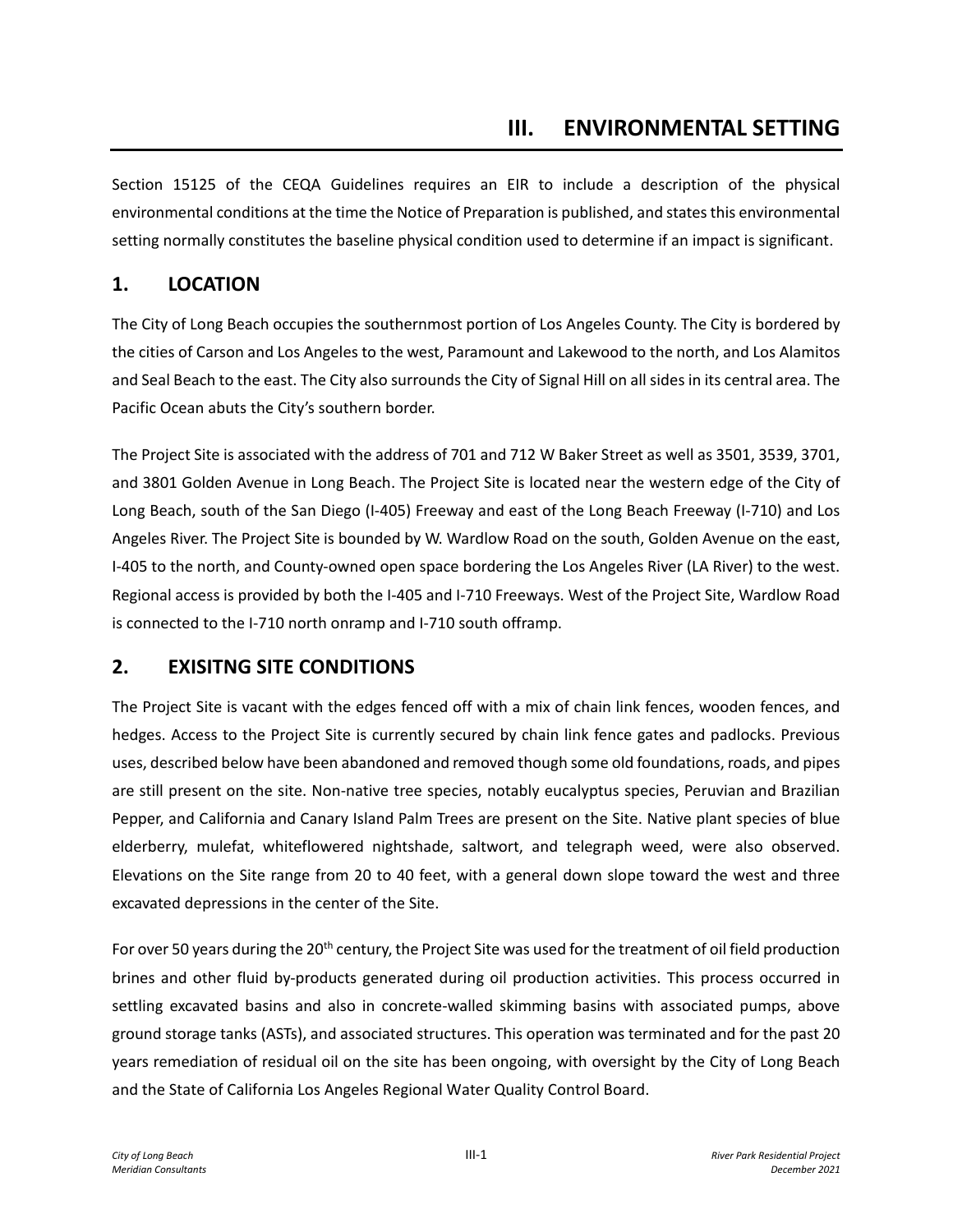# **3. SURROUNDINGS LAND USES**

The Project site is bounded by I-405 on the north, Golden Avenue on the east, the Los Angeles River on the west and Wardlow Road on the south. Land uses surrounding the Project site are mostly residential or roadway and river. To the east are detached single-family condominium units and single-family detached homes in the Wrigley Heights neighborhood. The west is the channelized LA River bordered by a Countyowned open space corridor. To the north is the 405 freeway beyond which is vacant industrial land and the Los Cerritos residential neighborhood. To the south of Wardlow Road is the North Wrigley residential neighborhood.

The existing neighborhood Baker Street park at Baker Street & Golden Avenue is located adjacent to the northeast corner of the Project. There also a public dog park on the north side of Wardlow Road, adjacent to the southeast corner of the Project Site.

The Project is located immediately east of the LA River, which provides a walking path adjacent to the eastern edge of the river for which there is a pedestrian entrance at the northwestern corner of De Forest Avenue and West 34th Street, located south of Wardlow Road. There is also an existing, unpaved, informal pedestrian path connecting the end of Baker Street with the LA River walking path.

Regional access to the site is provided by Interstate 405 (I-405) and Interstate 710 (I-710). Local access to the site is provided by Wardlow Road and Magnolia Avenue.

Long Beach Transit (LBT) and LA Metro provide public transit services in the vicinity of the proposed Project site. There is a bus stop at the corner of Magnolia Avenue and Wardlow Road and a Metro rail station is located at Wardlow Road and Pacific Place.

# **3. APPLICABLE REGIONAL AND LOCAL PLANS**

# **Southern California Association of Governments (SCAG)**

SCAG is the authorized regional agency for intergovernmental review of programs proposed for federal financial assistance and direct development activities. SCAG consists of local governments from six counties including Los Angeles, Ventura, Orange, San Bernardino, Riverside, and Imperial counties. These six counties encompasses 191 cities in the region. SCAG is also responsible for the designated Regional Transportation Plan (RTP), including its Sustainable Communities Strategy (SCS) component pursuant to SB 375. The 2020-2045 RTP/SCS, also known as Connect SoCal, was adopted by SCAG on September 3, 2020. The 2020–2045 RTP/SCS is a long-range visioning plan that builds upon and expands land use and transportation strategies established over several planning cycles to increase mobility options and achieve a more sustainable growth pattern.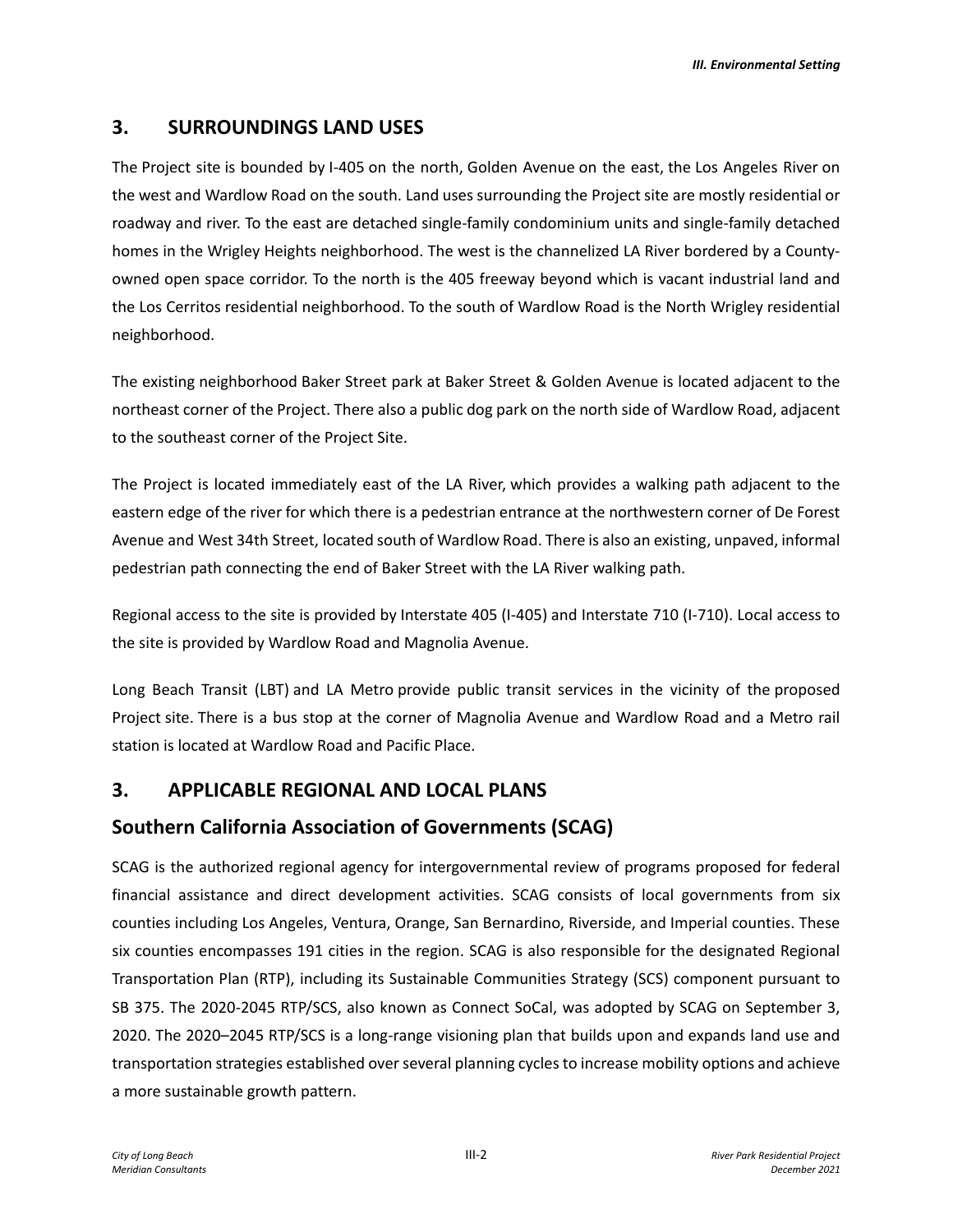Update of the 2020-2045 RTP/SCS reflects changes in economic, policy, and demographic conditions in the region.<sup>[1](#page-2-0)</sup> In the SCAG region, annual growth is slowing down in concert with the national population growth trend. It is anticipated that population growth in the region will slow down from about 0.85 percent in 2020 to about 0.45 percent by 2045. These changes are driven by declines in fertility and affected by high housing costs in the region. The population in the region is also growing older, with a median age of 32.3 in 2000 to 35.8 in 2016. By 2045, the median age is expected to reach 39.7. Net migration to the region has also slowed over the last 30 years.

In terms of housing, new housing production within the SCAG region has accelerated since the recession with over 40,000 new units permitted each year from 2015 to 2018. This is an increase above the 15,000 annual permits after the 2008 recession but still below the average of 80,000 new units permitted annually during the housing boom from 2002 to 2006.

# **Long Beach General Plan**

The Project Site is designated Land Use District (LUD) No. 20, Founding and Contemporary Neighborhood (FCN) PlaceType in the City's 2040 General Plan. The FCN PlaceType allows single-family residential, twofamily residential, mobile homes, institutional, and park uses, as well as public right-of-way. Planned developments are also allowed. The Land Use Element and the Urban Design Element of the General Plan include design guidelines and standards to encourage new developments with appropriate scale and massing in relation to its neighborhood context.<sup>[2](#page-2-1)</sup>

# *Zoning Code*

The Project Site is zoned for Commercial Storage (CS) and Single-Family Residential Standard Lot (R-1-N) use, with the properties along Golden Avenue situated within the Horse Overlay District (H). The Horse Overlay District was established to form uniform regulations, safeguards and controls for keeping and maintaining horses within the City. The overlay district must be used in conjunction with an underlying use district. The CS zone serves as the underlying district at the Project location and is intended to permit storage uses in areas which are particularly difficult to use due to parcel shape, access, adverse environmental conditions, or in areas where parcels are needed to form a buffer from incompatible uses.<sup>[3](#page-2-2)</sup>

<span id="page-2-0"></span><sup>1</sup> Southern California Association of Governments (SCAG), 2020-2045 Connect SoCal [2020 RTP/SCS] (adopted November 2019).

<span id="page-2-1"></span><sup>2</sup> City of Long Beach. 2016 Land Use Element and Urban Design Element. https://www.longbeach.gov/lbds/planning/initiatives--programs/long-beach-2040-general-plan/.

<span id="page-2-2"></span><sup>3</sup> City of Long Beach. Long Beach Municipal Code. Title 21- Zoning. Chapter 21.32- Commercial Districts. https://library.municode.com/ca/long\_beach/codes/municipal\_code?nodeId=TIT21ZO\_CH21.32CODI. Accessed March 25, 2020.